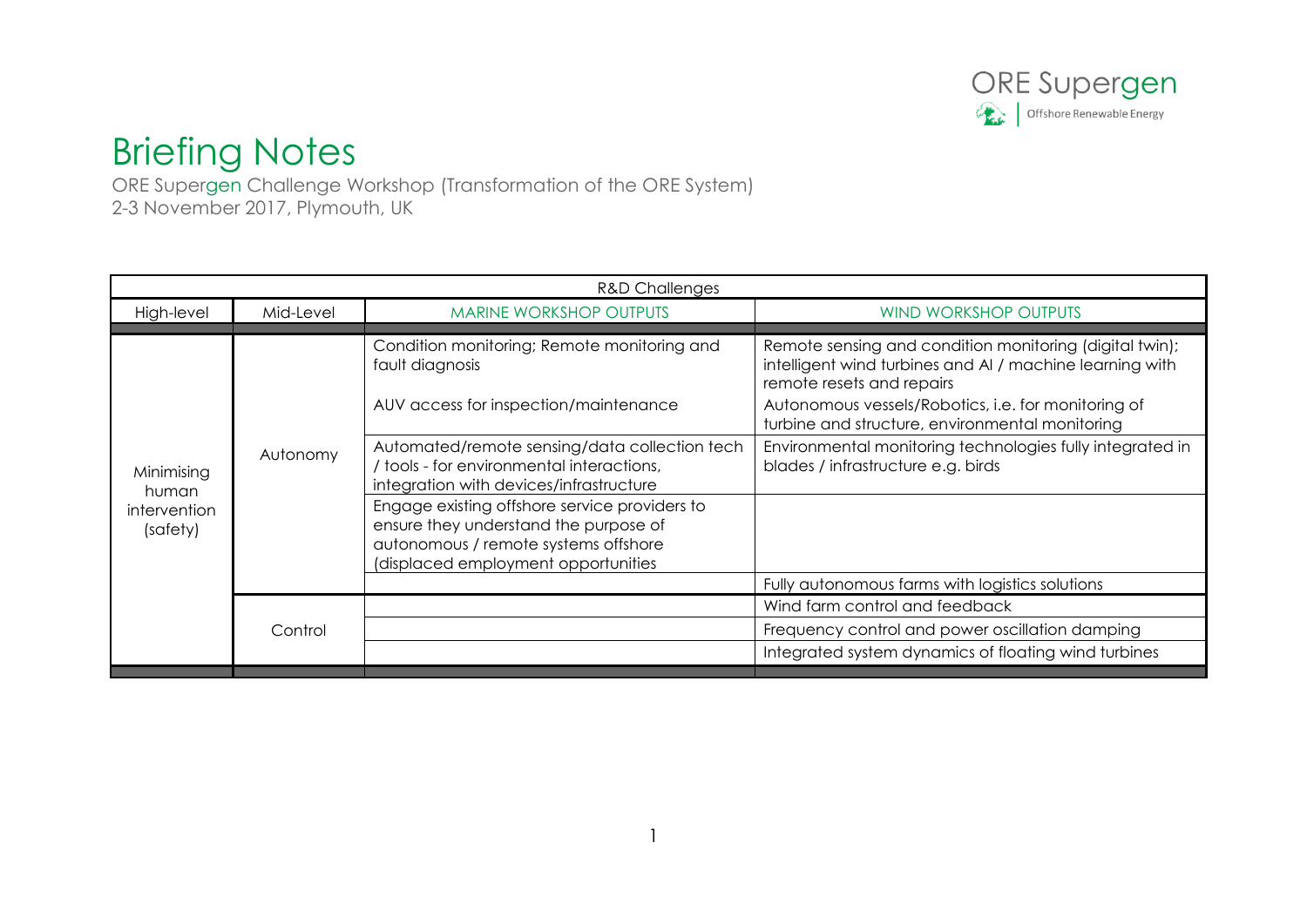

|                                  | Data/<br>information/<br>knowledge<br>sharing /<br>exchange | Affordable data collections systems - archiving -<br>data mining                                                     | Data anonymity and building trust                                                             |
|----------------------------------|-------------------------------------------------------------|----------------------------------------------------------------------------------------------------------------------|-----------------------------------------------------------------------------------------------|
|                                  |                                                             | Early engagement/Integration of env. issues to<br>facilitate designing out of environmental issues                   | Providing access, increasing availability (public)                                            |
|                                  |                                                             | Uncertainty; difficult conditions, use established<br>knowledge understanding                                        | OEMs/Developers/Academia/regulators (e.g. consenting<br>mammals/benthic impacts)              |
|                                  |                                                             | Interaction with other marine users - tech/skills<br>synergies, conflicts (planning, insurance), co-<br>location     | Improved analysis tools and treatment of big data,<br>smarter benchmarking                    |
|                                  |                                                             | 'Soft' infrastructure - local knowledge/ capability                                                                  | Software sharing and curation                                                                 |
|                                  |                                                             | Raise awareness/sharing of performance and<br>failure for whole life cycle                                           | Share lessons learnt, e.g. structural responses                                               |
|                                  |                                                             |                                                                                                                      | G+ (global offshore wind health and safety organisation)                                      |
|                                  |                                                             |                                                                                                                      | Regulators, OWA, ORECAT, EU, Networks etc., H2020,                                            |
| Improving                        |                                                             |                                                                                                                      | European academy of wind energy                                                               |
| comms/<br>resolving<br>conflicts | Providing<br>reassurance /<br>informing /<br>educating      | Public acceptability issues - communicate<br>progress on collision risks to de risk public<br>perceptions            | Ecological impact/perception of harm - communications<br>re for e.g. noise impacts on mammals |
|                                  |                                                             | Environmental considerations early to avoid                                                                          | Ensuring societal acceptance/addressing public                                                |
|                                  |                                                             | conflict in consenting process                                                                                       | perception                                                                                    |
|                                  |                                                             | Commonality in systems, share progress                                                                               | consistent language                                                                           |
|                                  |                                                             | Run events specifically for politicians to educate<br>at level of non-scientist                                      |                                                                                               |
|                                  |                                                             | Ocean literacy - communication to politicians<br>and public, education, improved understanding<br>public engagement; | informing government better                                                                   |
|                                  |                                                             |                                                                                                                      | improve training/reduce human error                                                           |
|                                  | Training                                                    |                                                                                                                      | RA secondments to industry                                                                    |
|                                  |                                                             |                                                                                                                      | Upskilling workforce/addressing the shortage of people                                        |
|                                  |                                                             | Ensure diversity and early career opportunities                                                                      | Attract skilled researchers                                                                   |
|                                  |                                                             | Need whole system CDT - PhDs with hybrid skills                                                                      | CDT for ORESupergen                                                                           |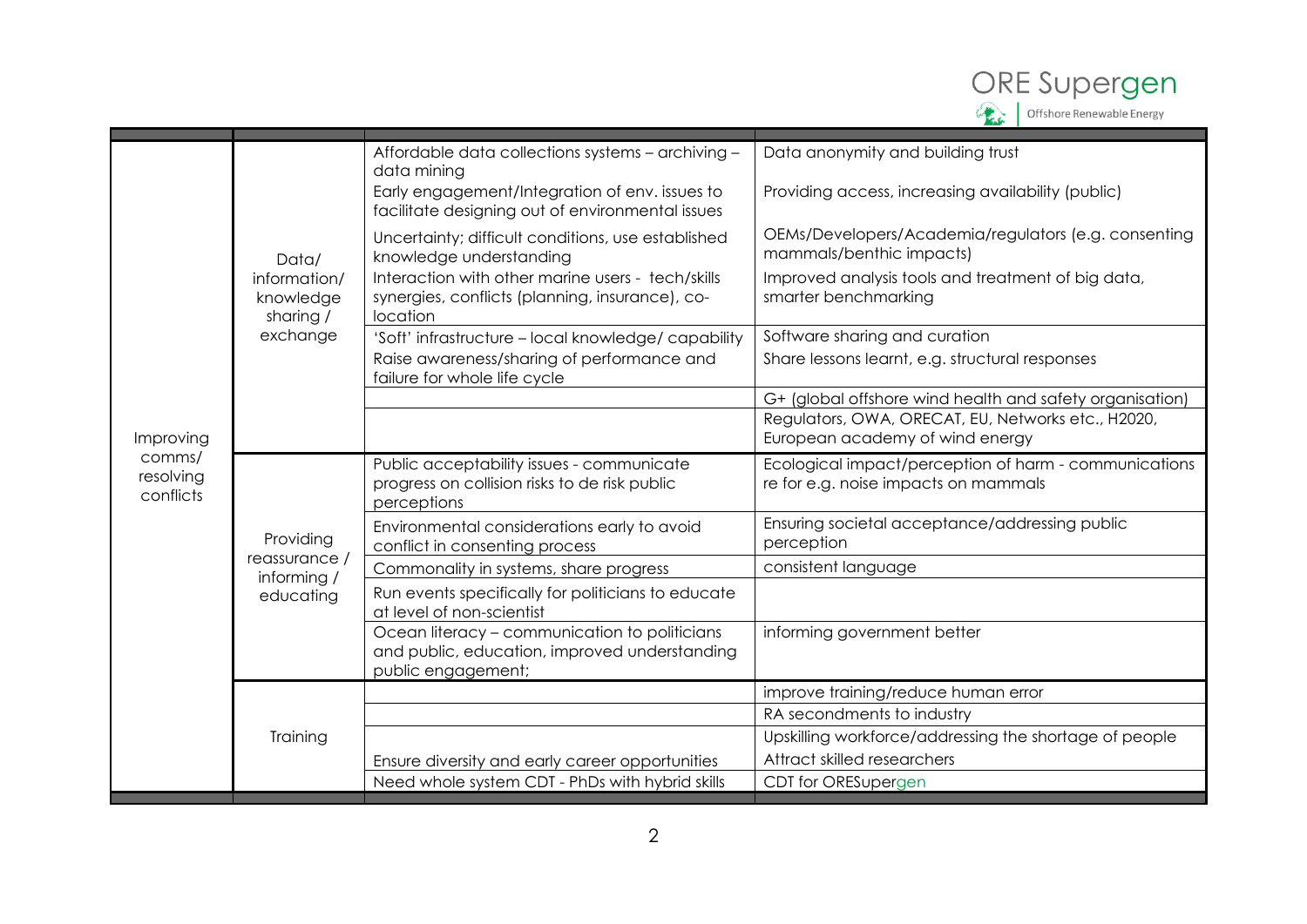

| Detailed measurement of the ocean over time<br>Better measurement/forecasting/characterisation of                                                                                                         |  |
|-----------------------------------------------------------------------------------------------------------------------------------------------------------------------------------------------------------|--|
| resource/MetOcean, i.e. wind @ 100m, influence of land,<br>(velocity, waves, turbulence); resource variations,<br>extreme events<br>accessibility forecasting, extreme event prediction etc.              |  |
| Risk - reliability<br>Cyclic loads on foundations/soils                                                                                                                                                   |  |
| Operational limits of devices, i.e. size limitations of<br>Standardised approaches to environmental<br>monitoring across sectors with national data sets<br>turbines, fatigue damage                      |  |
|                                                                                                                                                                                                           |  |
| Biological impact: birds, mammals, benthic (cabling)<br>Resolve environmental impact uncertainties                                                                                                        |  |
| O&M uncertainties: risk based approaches to minimise risk<br>Better data/                                                                                                                                 |  |
| Marine system carrying capacity<br>System carrying capacity - Limit of UK coastal waters to<br>understanding<br>accommodate offshore wind; environmental limits                                           |  |
| Cumulative/in combination effects - better<br>Industrialisation of offshore - far field and cumulative<br>prediction and detailed monitoring overtime<br>effects - 'in-combination' effects               |  |
| Evidence for collision risk - further develop tech.<br>Improve collision risk models (for birds/moving wind)                                                                                              |  |
| Dynamics/system stiffness of moored systems                                                                                                                                                               |  |
| Better understanding of wakes (wind)                                                                                                                                                                      |  |
| Reducing<br>Reduce risks of consenting - cheaper, more rational                                                                                                                                           |  |
| uncertainty/<br>Clear vision and policies for 2050, endorsed by gov't,<br>Route to market (tidal), needs policy framework,<br>risk<br>gov't and public support<br>informing policy and public<br>Reducing |  |
| Political will - 'need a political champion' who is<br>policy<br>uncertainty<br>open to learning the opportunities presented by<br>the offshore industry (learn from wind)                                |  |
| Impact of failures on investor confidence<br>Confidence in returns on investments                                                                                                                         |  |
| Valley of death - no support to commercialise<br>Reducing                                                                                                                                                 |  |
| financial risk<br>Providing reassurance to investors/confidence in returns<br>Reduce uncertainty of LCOE prediction; £/kWh -<br>overall system modelling                                                  |  |
| Return on investment - expectations of investors                                                                                                                                                          |  |
| Aesthetic impacts of turbines close to shore - consenting<br>Environmental considerations early to avoid<br>risk and impact on development schedule<br>conflict/consenting issues<br>Public               |  |
| acceptance /<br>Impact of poor ocean literacy on perception                                                                                                                                               |  |
| perception<br>Lack of confidence - in technology, public<br>perception and awareness, impact on investors;                                                                                                |  |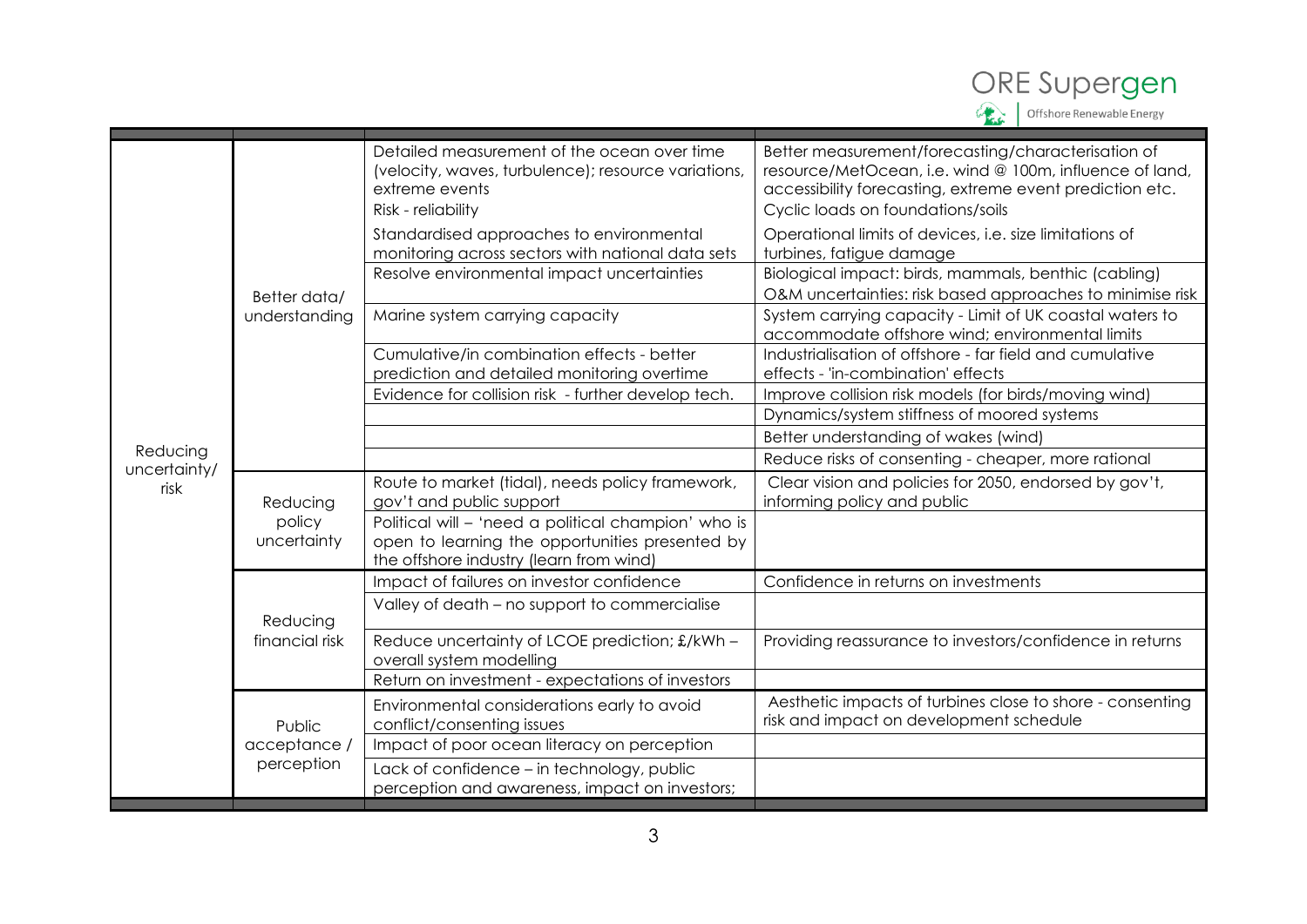

|                         |                                     | Novel concepts for wave and tidal devices            | Structural design/structure of wind turbines                                                      |
|-------------------------|-------------------------------------|------------------------------------------------------|---------------------------------------------------------------------------------------------------|
|                         |                                     | Novel PTO and control system for wave - control      | Improve reliability of electrical power conversion systems                                        |
|                         |                                     | systems for wave to improve yield and survival       | (all components)                                                                                  |
|                         |                                     | Design for through life performance with reliable    | Cable life                                                                                        |
|                         |                                     | components, balance among device properties,         |                                                                                                   |
|                         |                                     | control strategies and PTO properties                |                                                                                                   |
|                         |                                     | Yield optimisation; blocking and efficient arrays in |                                                                                                   |
|                         |                                     | real channels                                        |                                                                                                   |
|                         |                                     | Moorings & foundations; coupling mooring             | Mooring systems and cost reduction of mooring                                                     |
|                         |                                     | analysis and hydrodynamics for OW / W devices;       | components                                                                                        |
|                         | Improved                            | multi devices per foundation                         |                                                                                                   |
|                         | design (cost<br>effective)          | Structured innovation for wave technology            |                                                                                                   |
|                         |                                     |                                                      | Floating wind - safe, economic, reliable, how to build?<br>How do we get energy out? Spar vs. TLP |
|                         |                                     |                                                      | Multi-rotor design for wind turbines                                                              |
| Innovation              |                                     |                                                      | Larger wind turbines (20MW+)                                                                      |
| (in design/<br>methods) |                                     | Multi-device in one system (MPP)                     | Hybrid systems/Multi-purpose platforms (MPPs)                                                     |
|                         |                                     |                                                      | Vertical axis wind turbines (VAWTs), Fault tolerant modular                                       |
|                         |                                     |                                                      | designs, Airborne wind & PTO                                                                      |
|                         |                                     | Reduce cost of all components (i.e. some from        | innovative subsystems and components                                                              |
|                         |                                     | O&G - over engineered                                |                                                                                                   |
|                         |                                     |                                                      | Power transmission alternatives, e.g. HVDC, and                                                   |
|                         |                                     |                                                      | connection to shore - cost effective/reliable                                                     |
|                         | Better/<br>alternative<br>materials | Low carbon materials (whole life-cycle / fit for     | Better materials for wind turbine blades, alternatives for                                        |
|                         |                                     | purpose in ocean environment - marinisation of       | floating e.g. concrete                                                                            |
|                         |                                     | components; resilience, corrosion, degradation,      |                                                                                                   |
|                         |                                     | protection etc. e.g. Fouling on joint sensors        |                                                                                                   |
|                         |                                     | Combined coatings / materials vs biofouling          | Anti-corrosion (protecting assets)                                                                |
|                         | <b>Better</b>                       | Replaceable components; innovative                   | Additive manufacture with bespoke material                                                        |
|                         | manufacturing                       | manufacturing process for modular systems            |                                                                                                   |
|                         | methods                             |                                                      |                                                                                                   |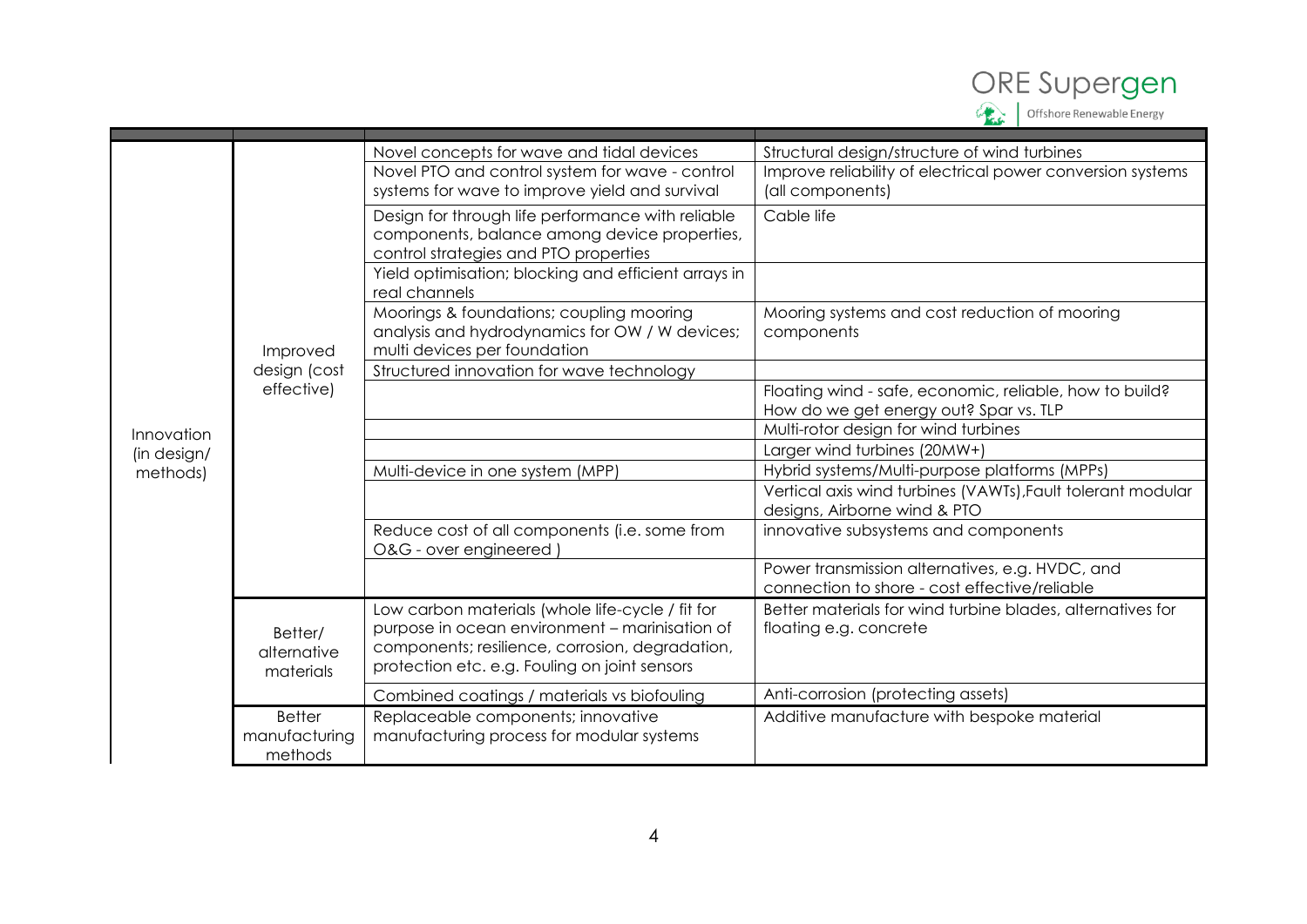

| Better design                           | Modularisation / streamline manufacture to<br>minimise (high risk) offshore activities; reducing<br>cost of deployment); new concept to combine<br>device into one system                                                                    | Probabilistic design                                                          |
|-----------------------------------------|----------------------------------------------------------------------------------------------------------------------------------------------------------------------------------------------------------------------------------------------|-------------------------------------------------------------------------------|
| methods                                 | Technology convergence to follow<br>markets/opportunities; convergence of<br>components/ whole systems; component<br>consolidation for wave                                                                                                  | Wind farm analysis and design tools                                           |
|                                         | Hydrodynamic interaction for support platforms<br>of devices; hydrodynamics and aerodynamics FSI                                                                                                                                             | CFD - Fully coupled FSI/ 3 phase flow (air, water, solid)                     |
|                                         | Efficient numerical models for array optimisation;<br>optimal control of wave arrays; understanding<br>device conditions for an array; hydrodynamic<br>interaction in array systems; uncertainty<br>quantification                           | Fully integrated/coupled design tools, i.e. wind, wave,<br>current, structure |
| Numerical<br>modelling                  | Numerical models - understanding of best<br>practice, error, assumptions (better use, reduced<br>risk, reduce LCOE); system based numerical<br>modelling                                                                                     | cheaper methods for resource assessment (virtual MET<br>mast)                 |
|                                         |                                                                                                                                                                                                                                              | Improved geo-tech modelling                                                   |
|                                         | Extreme loads vs. operation behaviour; lifetime<br>loadings / fatigue; understanding localised<br>environment conditions to inform aggregated<br>effects (e.g. on fatigue); modelling/prediction of<br>extreme/'strange' environmental loads | Extreme events                                                                |
|                                         | Understanding scaling effects - move towards<br>larger scale modelling or field experiments                                                                                                                                                  | Wake modelling (wind)                                                         |
| <b>New</b><br>management<br>strategies  | Joint / community ownership models (as on land)                                                                                                                                                                                              |                                                                               |
| New financial /<br>commercial<br>models | Innovative finance mechanisms; development<br>grants for technology and challenges,<br>generation subsidy                                                                                                                                    | Finance/commercial management/models                                          |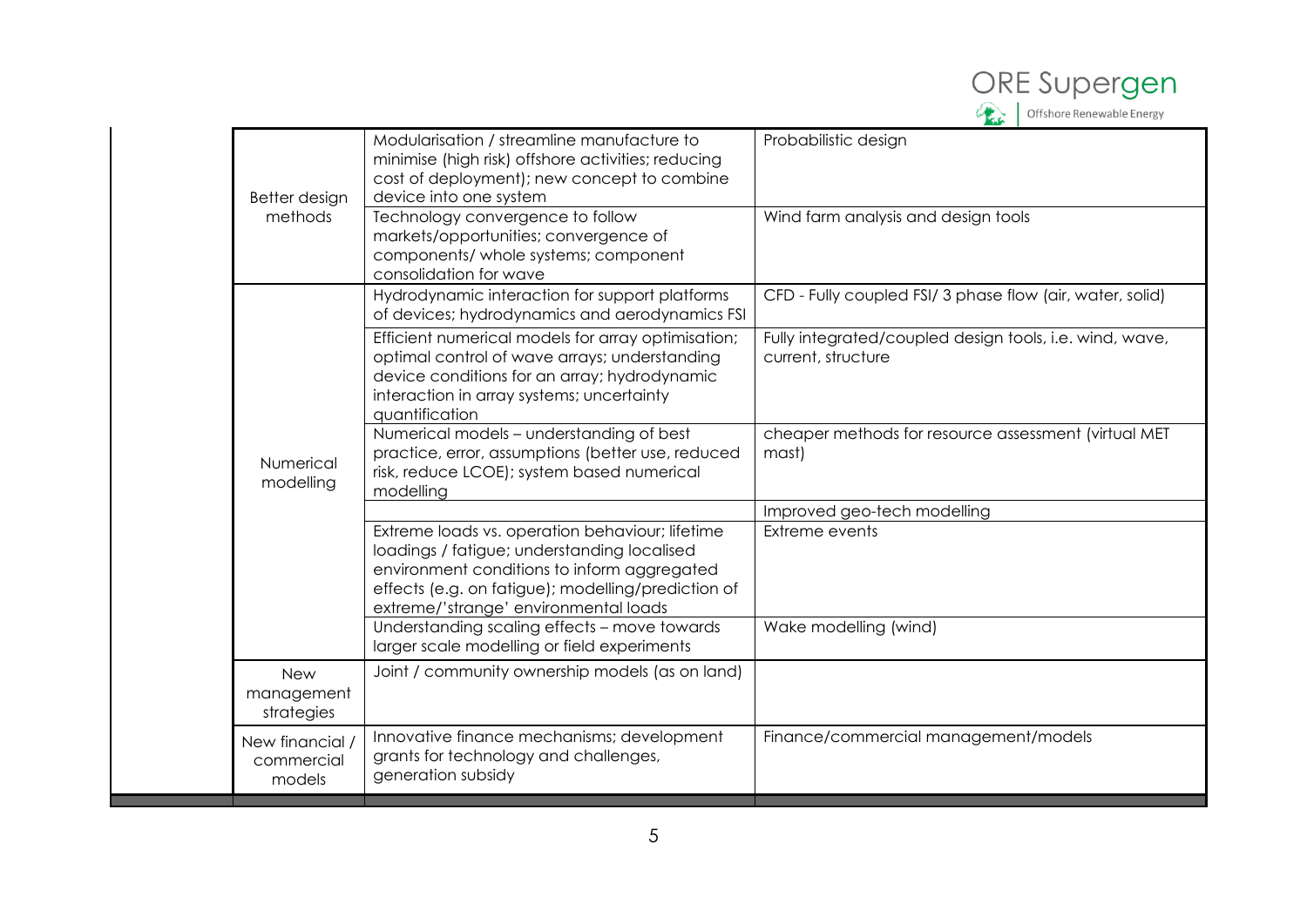

| Identifying<br>opportunities | Cost reduction                                      | Structured plan to reach acceptable COE and<br>lower risk (sector wide) - UK benefit, needs to be<br>in global context, potential to reduce LCOE<br>Cost reduction - but gap between industry and<br>academia because of REF and application | Optimisation of O&M through integration of<br>methods/tools                                                                                                                                       |
|------------------------------|-----------------------------------------------------|----------------------------------------------------------------------------------------------------------------------------------------------------------------------------------------------------------------------------------------------|---------------------------------------------------------------------------------------------------------------------------------------------------------------------------------------------------|
|                              |                                                     | Cost optimisation on both CAPEX and OPEX                                                                                                                                                                                                     |                                                                                                                                                                                                   |
|                              | Identifying<br>market<br>opportunities              | New markets (small scale, non-grid connected);<br>scope for multi-purpose projects, to fill valley of<br>death with gov't / policy support                                                                                                   | Alternatives to jack-up barges                                                                                                                                                                    |
|                              | Socio-<br>economic<br>opportunities<br>and benefits | Means to maximise the benefit for the UK (with<br>Brexit uncertainty)                                                                                                                                                                        | Awareness of markets                                                                                                                                                                              |
|                              |                                                     | Development of social capital/well-being from<br>employment, identity and cultural aspects i.e.<br>benefits beyond low carbon electricity - analyse<br>salient factors e.g. 'Orkney-story'                                                   | Community owned projects; integrated community<br>ownership/joint ventures (JVs) with energy companies                                                                                            |
|                              |                                                     | Need a route to market for wave and tidal - no<br>policy framework need sustained support for<br>industry and expectations managed                                                                                                           | Clear vision and policies for 2050, endorsed by<br>government, informing policy and public to bring forward<br>large installations which recognise wind as major<br>contribution to energy system |
|                              | Recycling /                                         |                                                                                                                                                                                                                                              | decommissioning - recycle, reuse, repair, repower                                                                                                                                                 |
|                              | relifing                                            |                                                                                                                                                                                                                                              | recyclable wind turbine blades                                                                                                                                                                    |
|                              | Environmental<br>benefits                           | Design in environmental benefits (e.g. de facto<br>MPAs), decommissioning, reef effect - X-sectoral<br>engagement; wider use of systems based<br>modelling tools, GES;                                                                       | Strategic approach to design including cabling to<br>reduce impact on environment or design in benefits - to<br>minimise industrialisation of offshore - co location<br>aquaculture / MPAs etc.   |
|                              |                                                     | Interaction with other marine users - technology<br>/ skills synergies, conflicts (planning, insurance),<br>co-location                                                                                                                      |                                                                                                                                                                                                   |
|                              |                                                     |                                                                                                                                                                                                                                              | Quantify environmental benefits, i.e. restoration, feeding<br>into CSR, carbon accounting                                                                                                         |